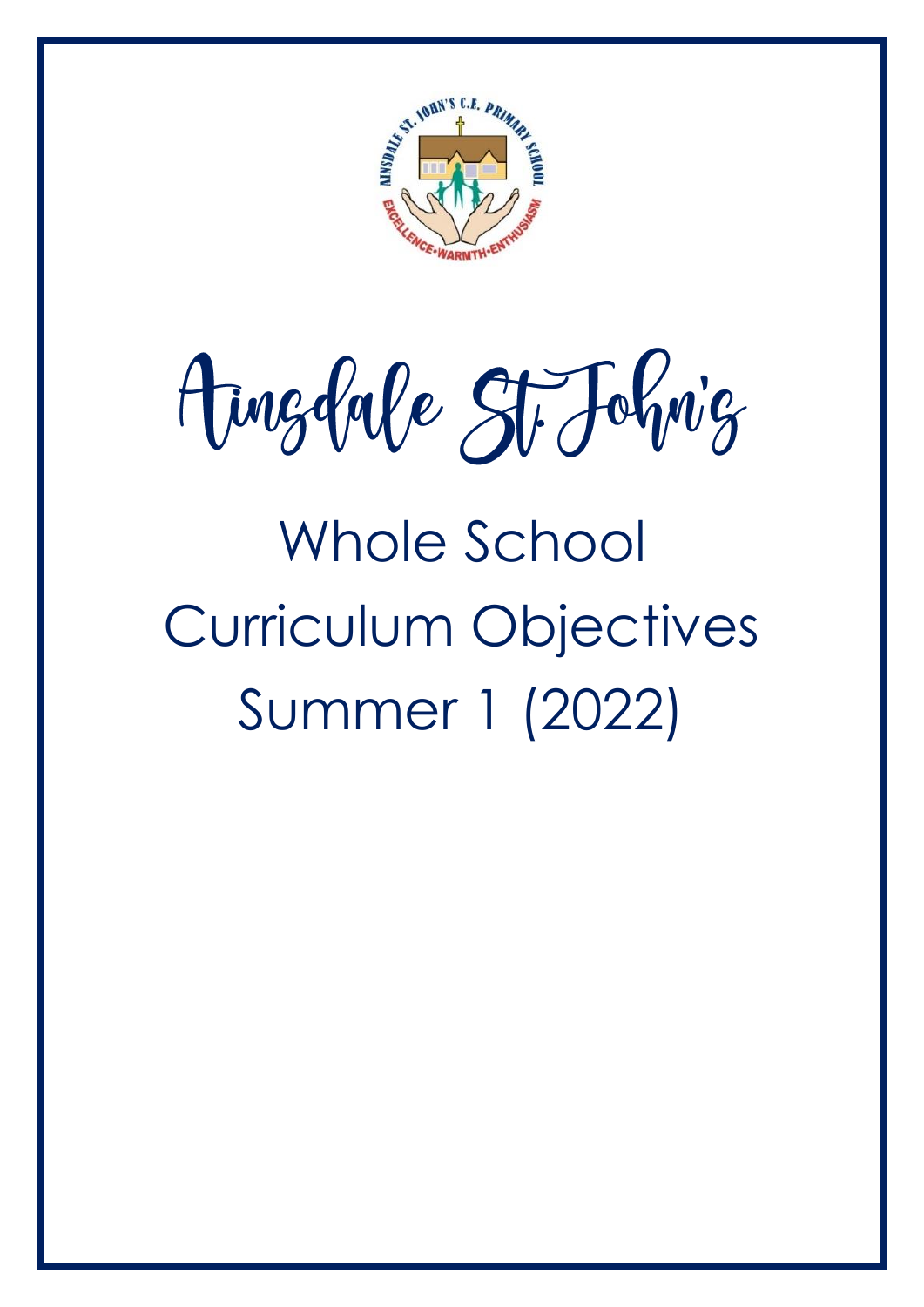

Aingdale St Fohn'g<br>Curriculum Qverview

Year: Reception Term: Summer 1

#### **Writing**

Focus Text: Supertato

Use phonic knowledge to write words in ways that match spoken sounds. Write simple sentences which can be read by themselves and others (applying taught phonic sounds).

Apply taught digraphs into writing.

Begin to write words with adjacent consonants.

Spell some common irregular words.

Use key features of narrative in own writing.

Have an awareness of a capital letter and full stop when writing a simple sentence.

# **Maths**

Number: To 20 and Beyond Number bonds to 5 Number bonds to 10 – ten frame Number bonds to 10 – part whole model Adding by counting on Taking away by counting back Counting to 20

Measure: To 20 and Beyond Spatial Awareness Making patterns Exploring more complex patterns

#### **RE**

# Special Places

To develop understanding of a place being considered as a special/holy place where believers go to worship.

Prayer

Explore the meaning of friendship, how we make friends and why friends are important. Know about Jesus making friends, how he made friends and who he chose.

# **Humanities / Understanding the World**

Explain some similarities and differences between life in this country and life in other countries drawing on knowledge from stories and non-fiction texts.

# **Art & Design**

DT

Explore different materials freely, in order to develop their ideas about how to use them and what to make.

Develop their own ideas and then decide which materials to use to express them. Join different materials and explore different textures.

Art

Explore, use and refine a variety of artistic effects to express their ideas and feelings. Through painting, drawing, sketching.

Progress towards a more fluent style of moving, with developing control and grace.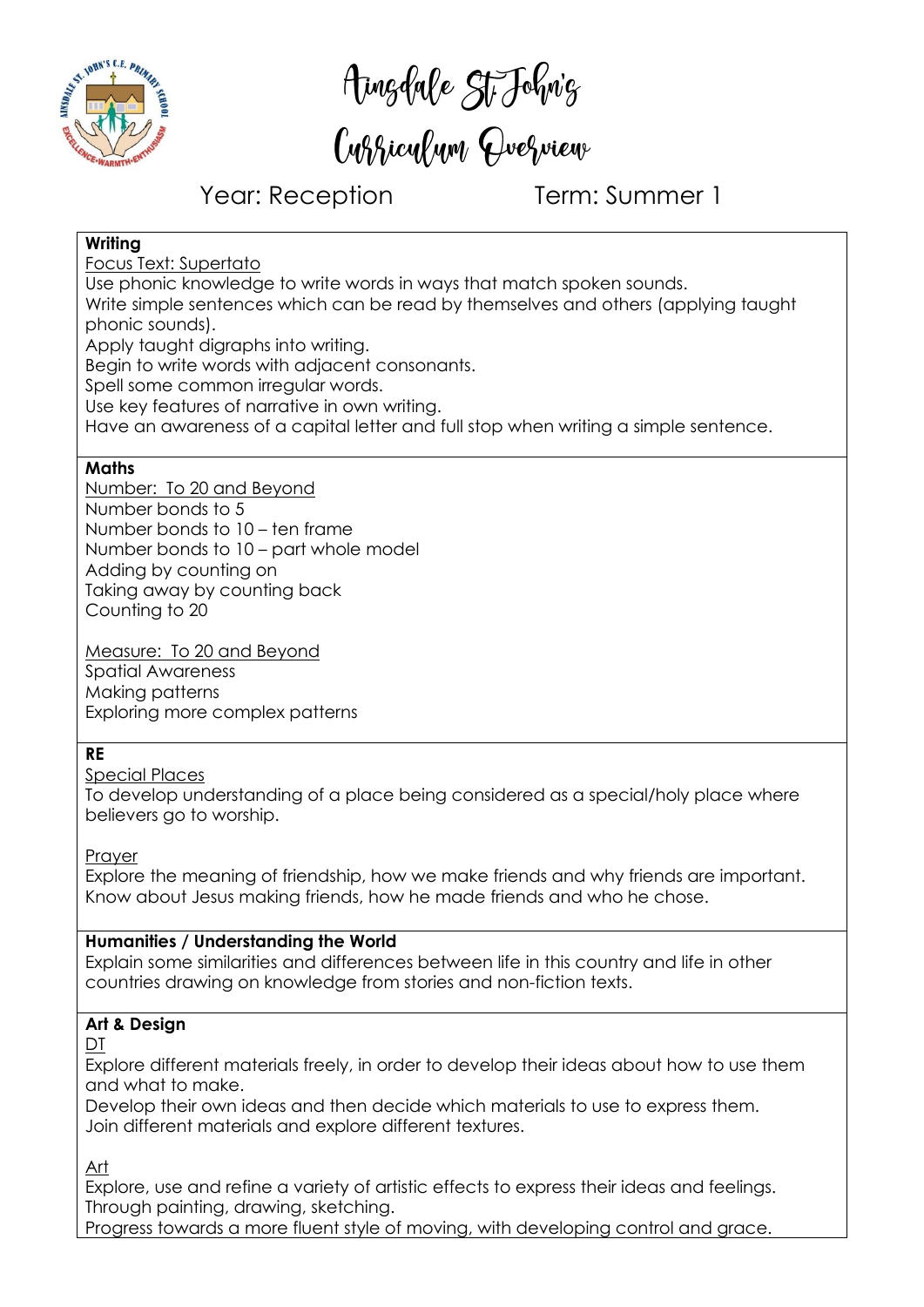# **Music**

Big Bear Funk

Transition unit that prepares children for their musical learning in Year 1.

Listening and appraising Funk music.

Embedding foundations of the interrelated dimensions of music using voices and instruments.

Learning to sing Big Bear Funk and revisiting other nursery rhymes and action songs.

Playing instruments within the song.

Improvisation using voices and instruments.

Riff-based composition.

Share and perform the learning that has taken place.

# **PE / Physical Development**

# **Gymnastics**

Copy and create shapes with your body.

Create shapes whilst on apparatus.

Develop balancing and taking weight on different body parts.

Develop jumping and landing safely.

Develop rocking and rolling.

Copy and create short sequences linking actions together.

# Fitness / Games

Work safely and develop running and stopping.

Develop throwing and learn how to keep score.

Play games showing an understanding of the different roles within it.

Follow instructions and move safely when playing tagging games.

Work co-operatively and learn to take turns.

Work with others to play team games.

# **Personal, Social and Emotional Development**

See themselves as valuable individuals.

Build constructive and respectful relationships

Express their feelings and consider the feelings of others.

Show resilience and perseverance in the face of challenge.

Identify and moderate their own feelings socially and emotionally.

Think about the perspectives of others.

Manage their own needs through personal hygiene.

Know and talk about the different factors that support their overall health and wellbeing: regular physical activity, healthy eating, tooth brushing, sensible amounts of 'screen time', having a good sleep routine and being a safe pedestrian.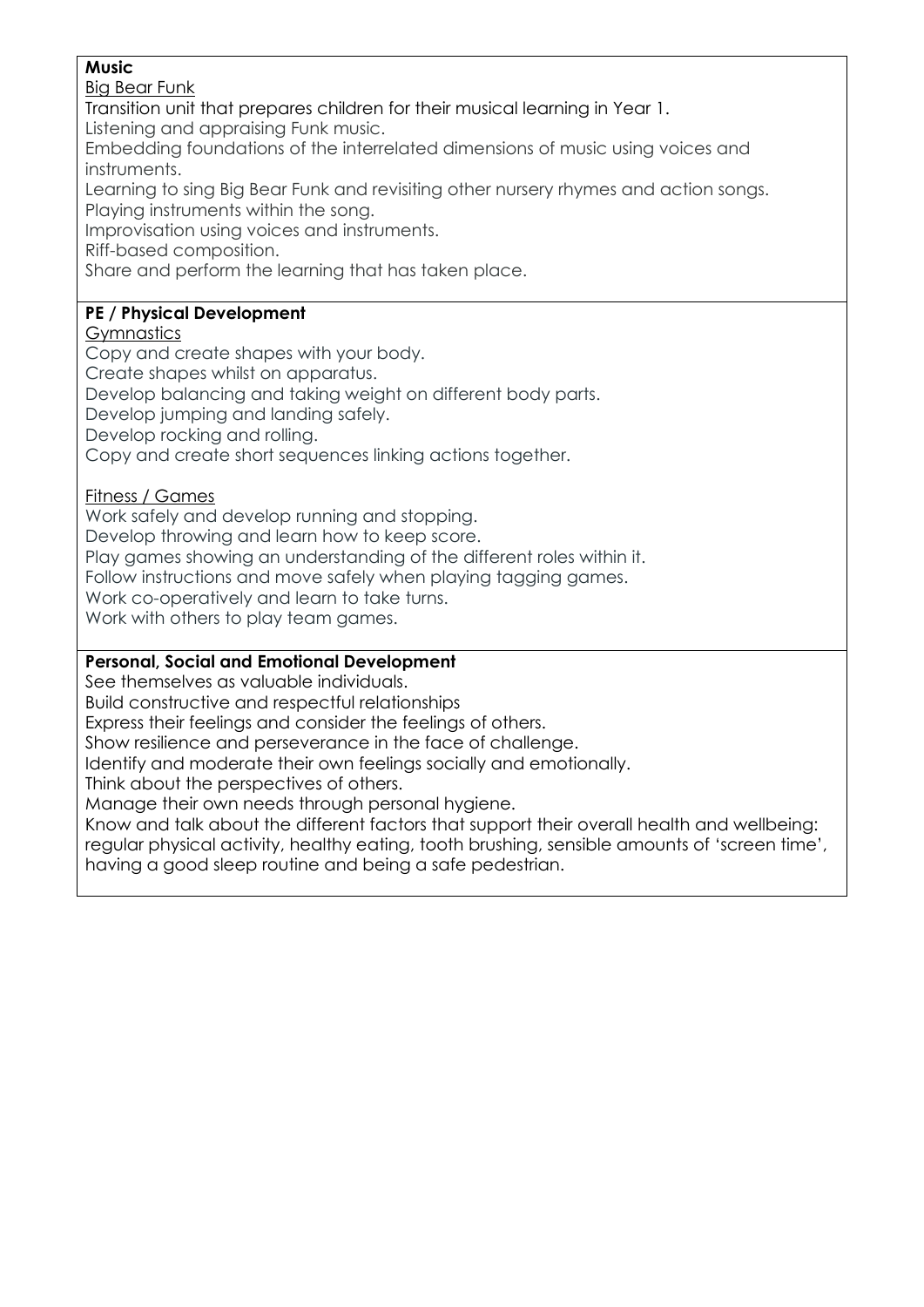

Aingdale St Fohnig<br>Curriculum Qverview

Year: 1 Term: Summer 1

#### **Reading**

Focus Text: It Was a Dark and Stormy Night by Janet and Allen Ahlberg

Learn to appreciate rhymes and poems.

Recite some rhymes and poems by heart. Discuss word meanings, linking new meanings to those already known.

Make inferences on the basis of what is being said and done.

Predict what might happen on the basis of what has been read so far.

Participate in discussion about what has been read.

Explain clearly understanding of what is read.

# **Writing**

Focus Text: Toys in Space by Mini Grey

Written Outcome: Fiction – Story based on same structure.

Orally compose a sentence before writing it.

Write key words and new vocabulary.

Use some simple description to describe a character or setting.

Begin to link ideas by subject or pronoun.

Combine words to make single clause sentence.

Use *and* to join words and clauses.

Use capital letters for names of people and places.

Use punctuation in some sentences: Some full stops and capital letters. Some question marks. Some exclamation marks.

Some accurate use of suffixes (-ed) for past tense endings with no change to the root. Some accurate use of the prefix -un e.g. unhappy.

#### **Maths**

Multiplication and Division

Count in multiples of twos, fives and tens.

Solve one step problems involving multiplication and division, by calculating the answer using concrete objects, pictorial representations and arrays with the support of the teacher.

# Fractions

Recognise, find and name a half as one of two equal parts of an object, shape or quantity.

Recognise, find and name a quarter as one of four equal parts of an object, shape or quantity.

Compare, describe and solve practical problems for: lengths and heights, mass/weight, capacity and volume.

# Geometry (Position and Direction)

Describe position, direction and movement, including whole, half, quarter and three quarter turns.

# **Science**

Seasonal Changes

Observe changes across the four seasons.

Observe and describe weather associated with the seasons and how day length varies.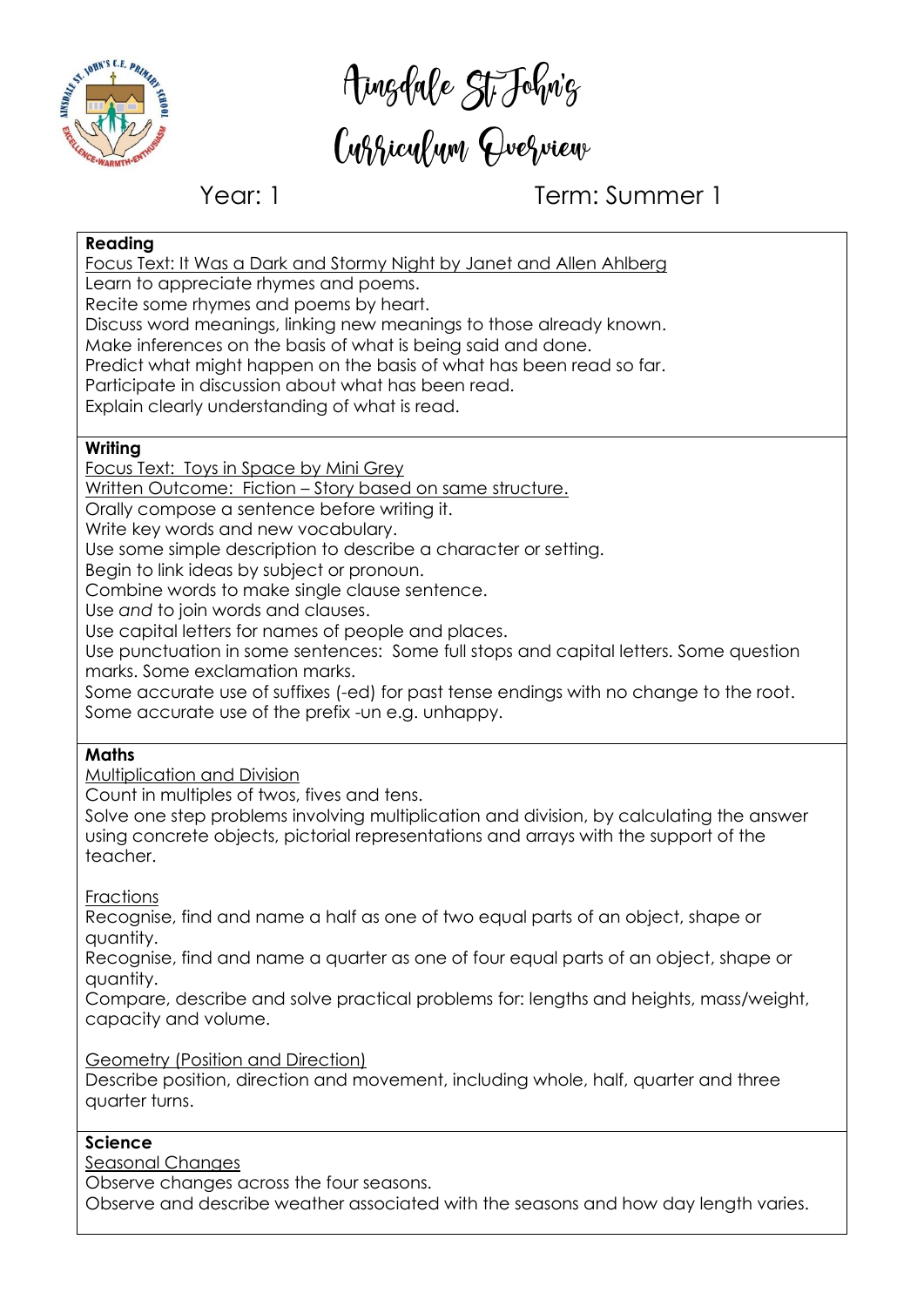#### **RE**

Why is Baptism Special?

How do people of other faiths welcome babies?

How do people of no faith welcome new babies?

I know Baptism is an occasion when promises are made to God and people are welcomed as a member of Church.

I know that water is a symbol of Baptism.

I know that people can be baptised at any age in a font in Church, in a pool or in a river. Jesus was baptised in the river Jordan by John.

I know that people of faiths other than Christianity welcome new babies in special ways.

#### **Computing**

Data and Information: Grouping Data

Use technology purposefully to create, organise, store, manipulate and retrieve digital content.

Use technology safely and respectfully.

Know that work I create belongs to me (Y1)

Name my work so that others know it belongs to me (Y1)

#### **Humanities**

Changes Within Living Memory: Toys

To look at favourite 21<sup>s</sup> Century toys from present day and how to find things out about the past.

To compare Victorian toys with present day toys.

To compare 20<sup>th</sup> Century toys.

# **Art & Design**

DT: Stable Structures

Design purposeful, functional, appealing products for themselves and other users based on design criteria.

Build structures, exploring how they can be made stronger, stiffer and more stable. Explore and evaluate a range of existing products.

#### **Music**

Your Imagination

Use my voice to expressively and creatively sing songs.

Listen with concentration and understanding to a range of music.

Experiment with, create, select and combine sounds using the inter-related dimensions of music.

#### **PE**

Target Games

Participate in team games, developing simple tactics for attacking and defending.

#### **PSHCE**

Feelings and Emotions: Jealousy

Understand a range of emotions and how they make us feel physically and mentally.

Recognise and name emotions and their physical effects.

Know the difference between pleasant and unpleasant emotions.

Learn a range of skills for coping with unpleasant/uncomfortable emotions.

Understand that feelings can be communicated with and without words.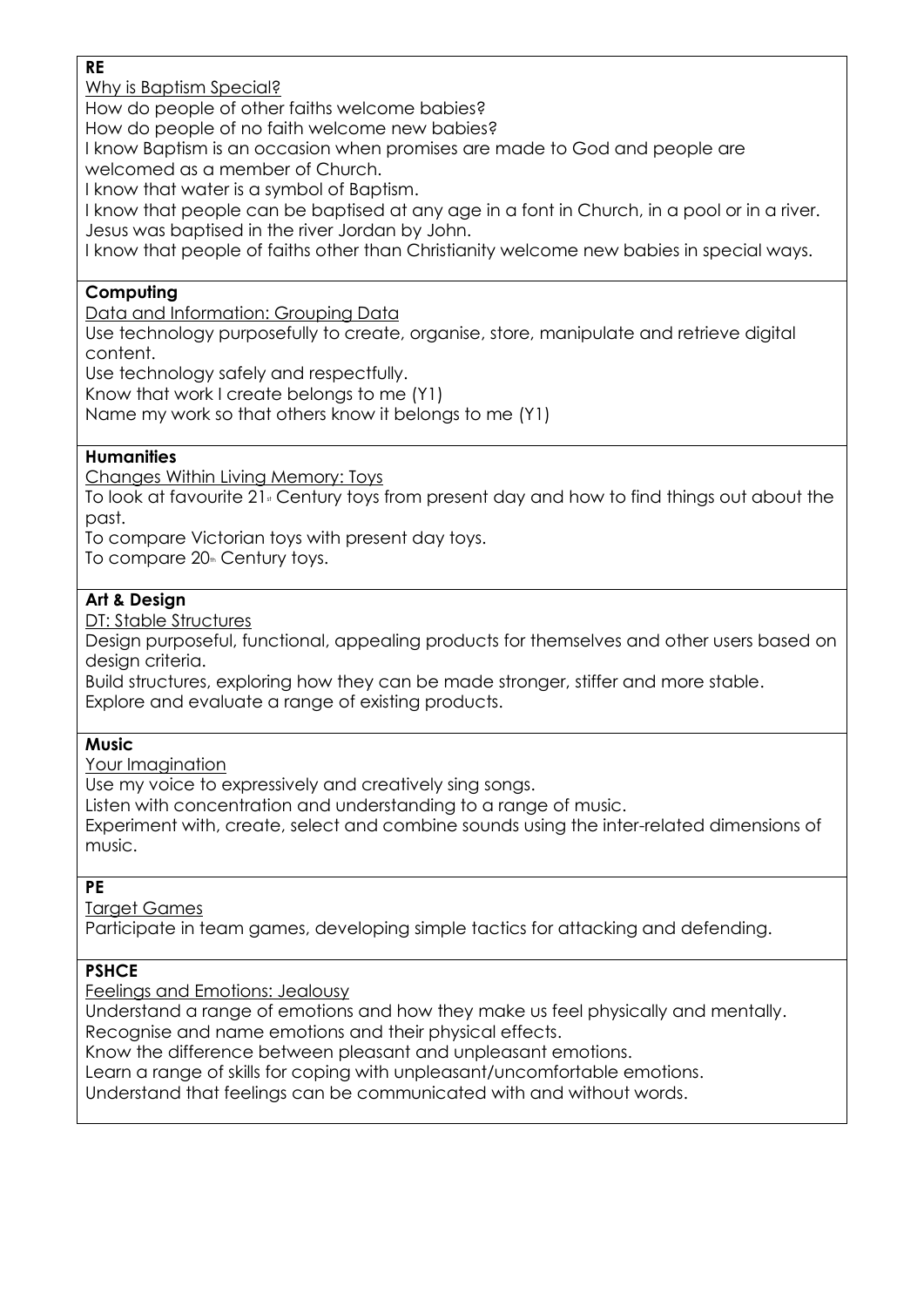

Aingdale St Fohn'g<br>Curriculum Qverview

# Year: 2 Term: Summer 1

#### **Reading**

Focus Text: Fantastic Mr Fox by Roald Dahl

Predict what might happen on the basis of what has been read so far.

Discuss and clarify the meaning of words, linking new meanings to known vocabulary.

Answer and ask questions.

Discuss their favourite words and phrases.

Answer and ask questions.

Introduce non-fiction books that are structured in different ways.

Discuss the sequence of events in books and how items of information are related.

Make inferences on the basis of what is being said and done.

#### **Writing**

Focus Text: The Last Wolf by Mini Grey

Written Outcome: To write a letter in role persuading characters to save the trees

Use subordination (if, that).

Add -er and -est to adjectives.

Use homophones and near homophones.

Use punctuation correctly.

Use apostrophes for contracted forms.

Include detail and description to inform the reader.

Use a range of sentence forms to address the reader.

Write in 1st person.

Include personal comments and own viewpoint.

Use openings and closings e.g. dear, opening statement to state why we are writing, from.

#### **Maths**

Number: Length and Height Compare lengths and heights Measure lengths Measure length (cm) Measure length (m) Compare lengths Order lengths Four operations with lengths

Geometry: Position and Direction Describe position Describe movement Describe turns

Describe movement and turns Making patterns with shapes

# **Science**

**Plants** 

Observe and describe how seeds and bulbs grow into mature plants.

Find out and describe how plants need water, light and a suitable temperature to grow and stay healthy.

Use the local environment to observe how different plants grow.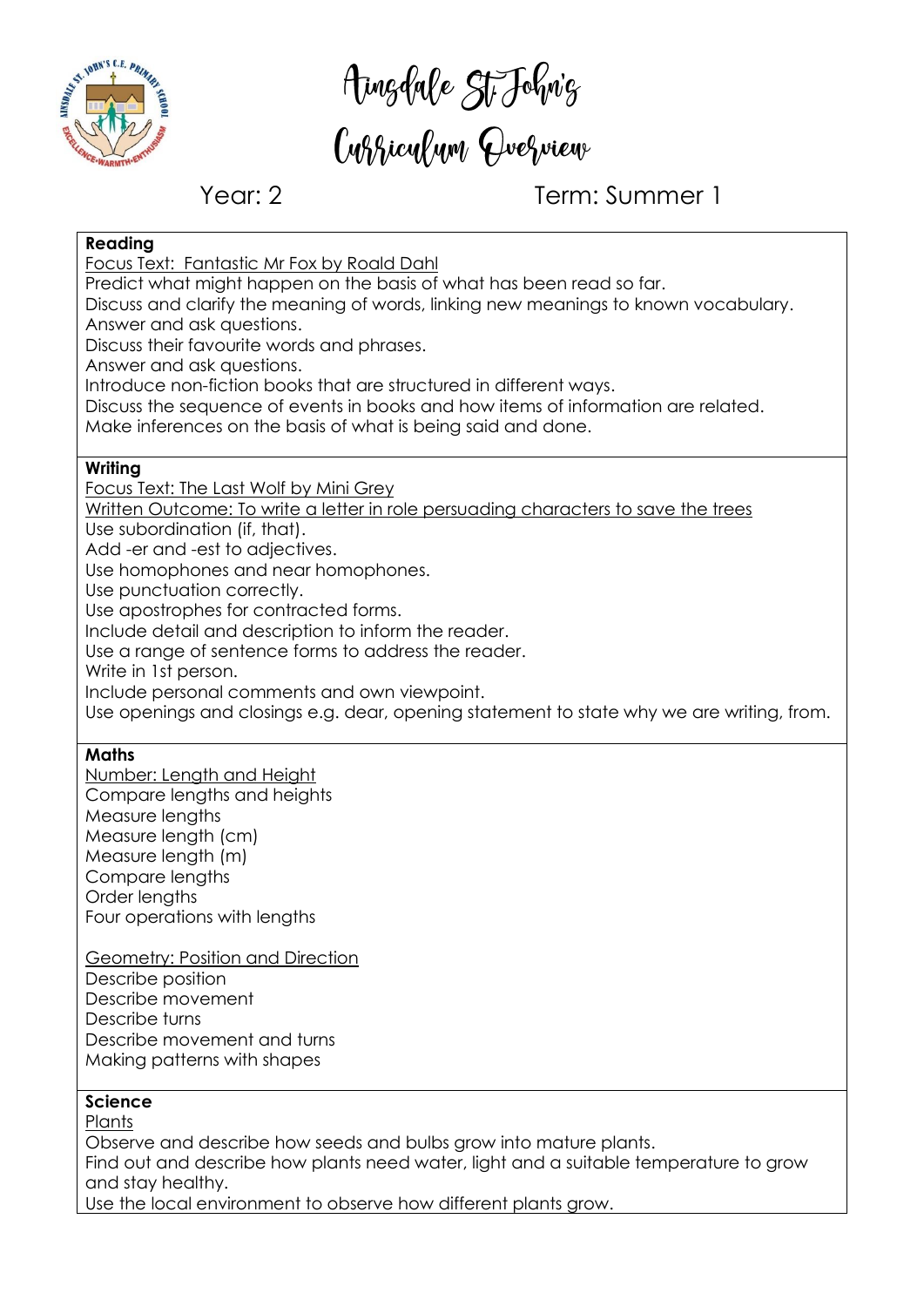Observe and record, with some accuracy, the growth of a variety of plants as they change over time from a seed or bulb.

Observe similar plants at different stages of growth; setting up a comparative test to show that plants need light and water to stay healthy.

#### **RE**

Church

Know that the church is a special place where Christians meet to worship and pray. Know the story of Moses and the people of God building the tabernacle (tent of meeting) to house the ark of the covenant.

Know that people of other faiths have special holy places of worship, what these buildings are called, their key features, and the worship that takes place there.

Ask good questions that reveal understanding about the church and what happens there. Connect the features of the church to Bible Stories.

Use religious vocabulary to name and describe the features of a church building and other places of worship.

Describe a few similarities and differences between places of worship.

# **Computing**

**Pictograms** 

Recognise that we can count and compare objects using tally charts.

Recognise that objects can be represented as pictures.

Create a pictogram.

Select objects by attribute and make comparisons.

Recognise that people can be described by attributes.

Explain that we can present information using a computer.

# **Humanities**

Geography: Contrasting country Kenya

Locate Kenya on a world map and a map of Africa.

Describe the physical features of Kenya.

Compare life as a child living in Kenya to ourselves.

Identify animals that you would find in the savannah.

Describe how the climate affects the food produced in Kenya.

Compare Kenya and England, describing similarities and differences.

# **Art & Design**

DT: Pizzas

Find out what the favourite pizzas in the class are.

Examine, describe and categorise a variety of bread-based products.

Examine, describe and categorise a variety of pizza toppings.

Design a balanced healthy pizza.

Make and evaluate a food product based on a design.

# **Music**

Zootime Find a pulse Know that this unit is about being friends Recognise and name some of the instruments they hear- keyboard, drums, bass, a female singer, glockenspiel Decide how to find the pulse Improvise in the lessons Use the note C Clap the rhythm of their name and favourite colour Create their own rhythms for the class to copy back Compose a simple melody using simple rhythms and use notes E + G Play accurately and in time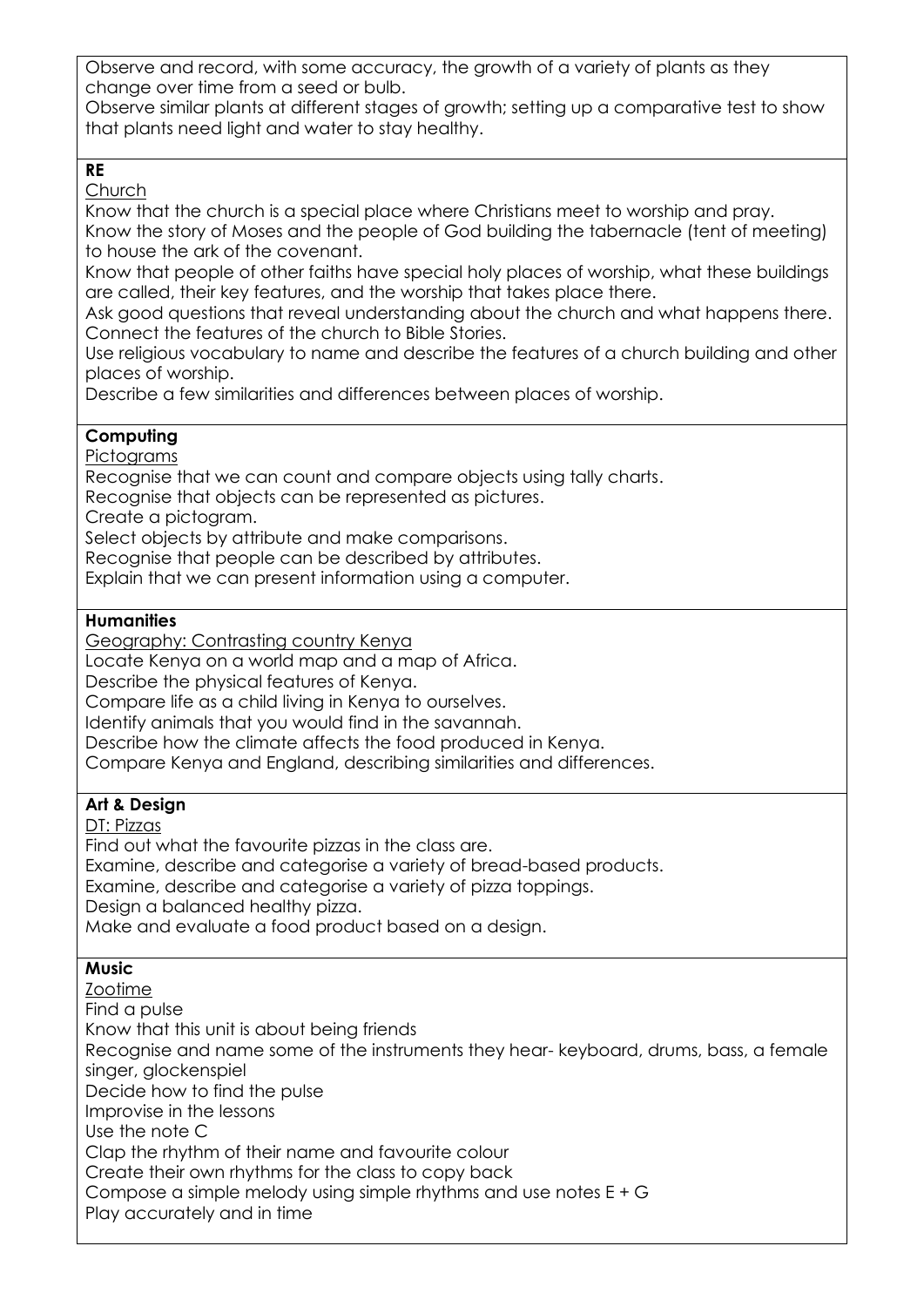# **PE**

Team building

Follow instructions and work with others.

Co-operate and communicate in a small group to solve challenges.

Create a plan with a group to solve the challenges.

Communicate effectively and develop trust.

Work as a group to solve problems.

Work with a group to copy and create a basic map.

Sending and receiving

Roll a ball towards a target.

Track and receive a rolling ball.

Stop, send and receive a ball with your feet.

Develop throwing and catching skills.

Send and receive a ball using a racket.

# **PSHCE**

Feelings and emotions: Worry and Anger

Recognise and name emotions and their physical effects.

Know the difference between pleasant and unpleasant emotions.

Learn a range of skills for coping with unpleasant/uncomfortable emotions.

Understand that feelings can be communicated with and without words.

Recognise and name emotions and their physical effects.

Know the difference between pleasant and unpleasant emotions.

Learn a range of skills for coping with unpleasant/uncomfortable emotions.

Understand that feelings can be communicated with and without words.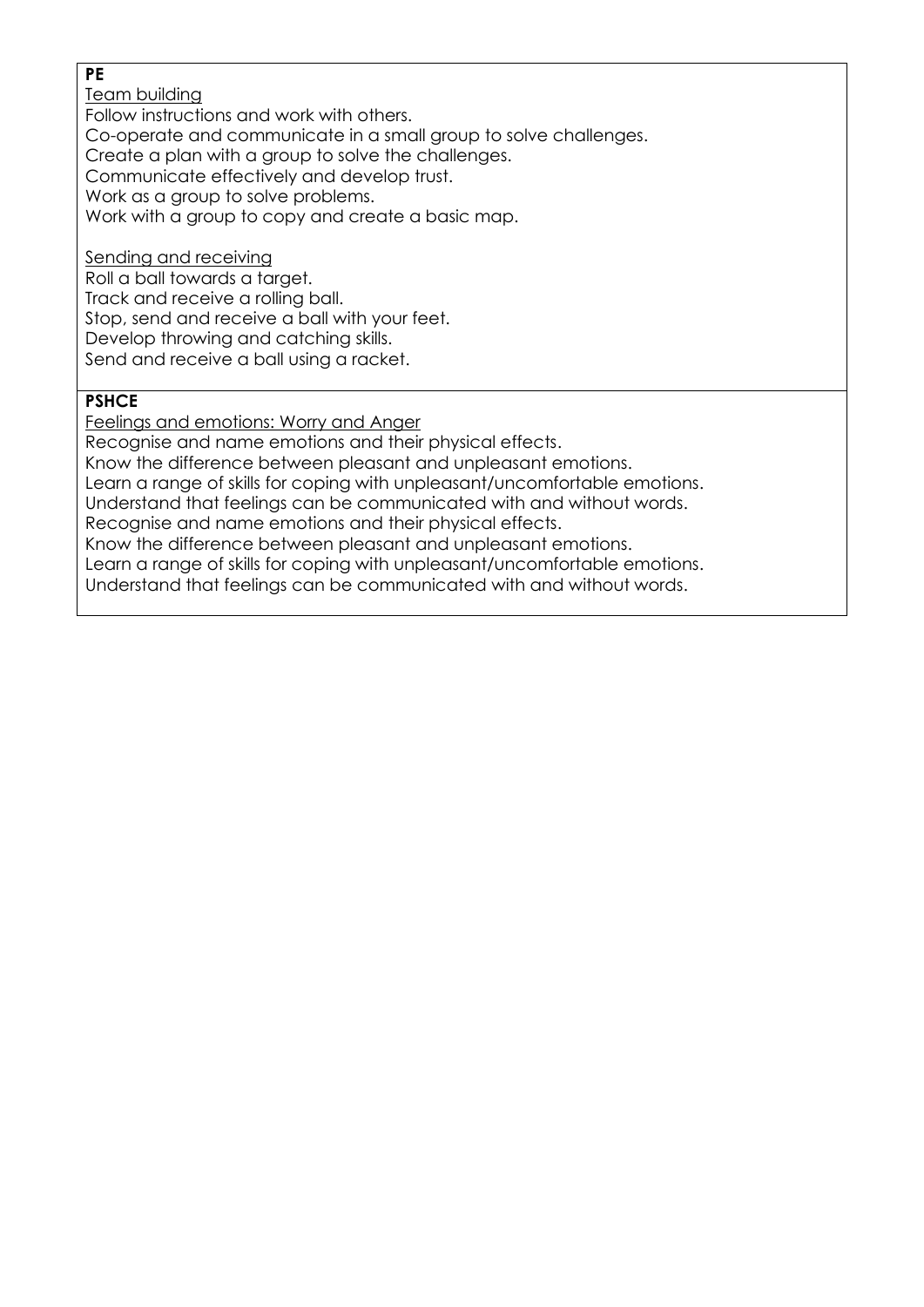

Aingdale St Fohnig<br>Curriculum Qverview

Year: 3 Term: Summer 1

# **Reading**

Focus Text: Reading: The Illustrated Atlas of Britain and Ireland by Struan Reid Retrieve and record information.

Identify how language, structure and presentation contribute to meaning. Retrieve and record information from non-fiction.

Use dictionaries to check the meaning of words that they have read.

# **Writing**

Focus Text: Journey by Aaron Becker

Written Outcome: Narrative

Use small details to describe characters.

Include a setting to create atmosphere.

Sequence of events to follow the structure of the model story.

Write an opening paragraph and further paragraphs for each stage.

Create dialogue between characters that shows their relationship with each other.

Use 3rd person consistently.

Use tenses appropriately.

# **Maths**

Number: Fractions

Count up and down in tenths; recognise that tenths arise from dividing an object into 10 equal parts and in dividing one-digit numbers or quantities by 10.

Recognise and use fractions as numbers: unit fractions and non-unit fractions with small denominators.

Recognise, find and write fractions of a discrete set of objects: unit fractions and non-unit fractions with small denominators.

Compare and order fractions.

Understand equivalence.

Add and subtract fractions.

Solve problems that involve all of the above.

# Time

Read and write times to O'clock, half past, quarter past and quarter to.

Know time facts eg. Months and years, hours in a day etc.

Tell the time to 5 minutes or to the minute.

Use a.m. and p.m.

Understand and use 24-hour clock.

Find the duration between two times and compare.

Measure time in seconds.

# **Science**

Light

Recognise that they need light in order to see things and that dark is the absence of light. Notice that light is reflected from surfaces.

Recognise that light from the sun can be dangerous and that there are ways to protect their eyes.

Recognise that shadows are formed when the light from a light source is blocked by a solid object.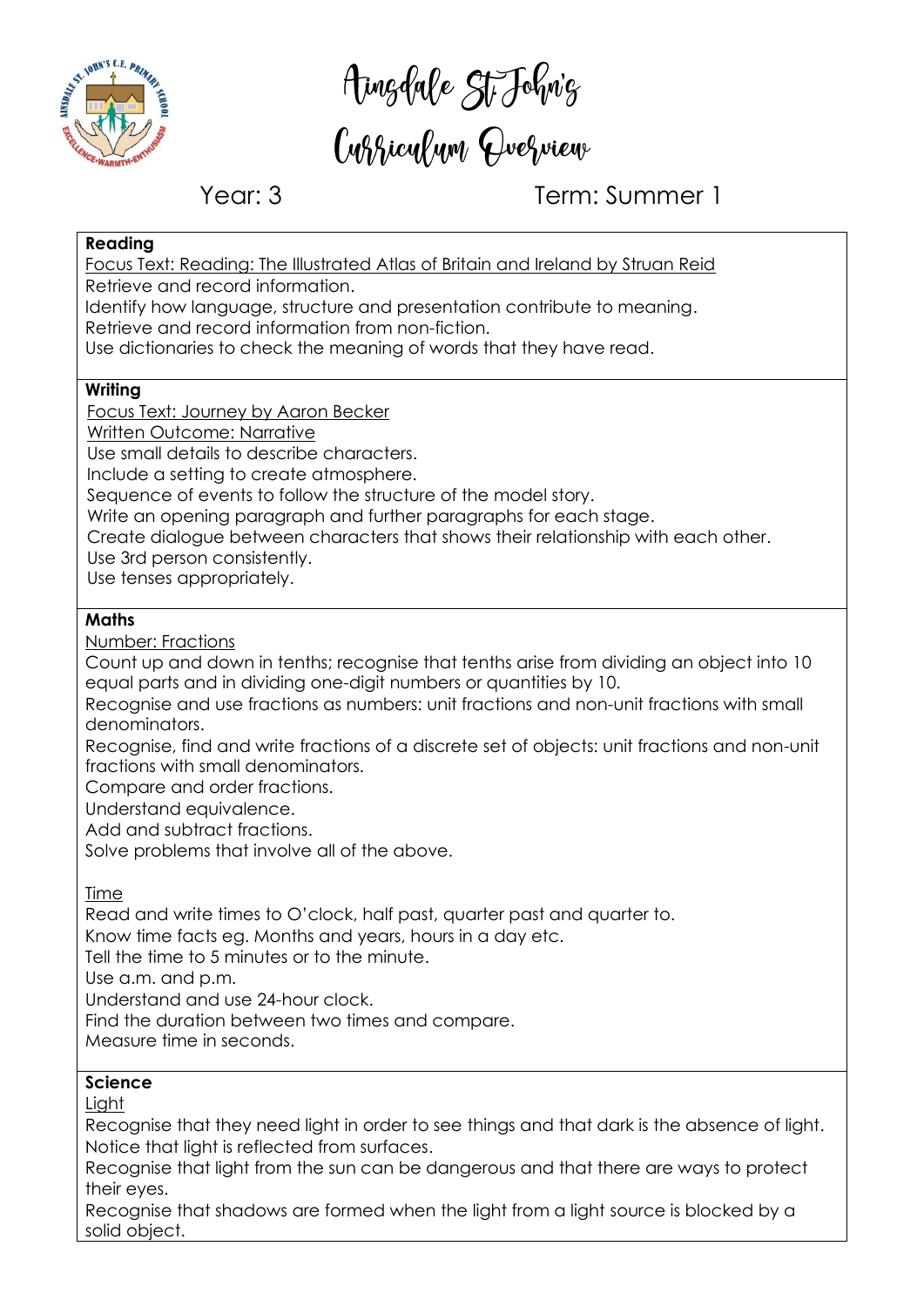Find patterns in the way that the size of shadows change.

#### **RE** Rules

Talk about the story of Moses and the impact of the ten commandments.

Name some of the rules followed by people of other faiths.

Describe ways in which Christians live out Jesus' command to love one another. Make links between beliefs and behaviour.

Talk, with understanding, about rules from faiths other than Christianity.

Understand the effects of rules and ask good questions about religious rules.

Express my own ideas about rules.

# **Computing**

Programming – Sequence in Music

Explore a new programming environment and give the computer commands to create a scratch project.

Explain that a program has a start.

Recognise that a sequence of commands can have an order.

Change the appearance of my project.

Create a project from a task description.

#### **Humanities**

History – The Ancient Egyptians

An overview of where and when ancient civilisations appeared: Ancient Sumer; The Indus Valley; Ancient Egypt; The Shang Dynasty of Ancient China.

The importance of historical sources to learn about the past: Howard Carter/Tomb, Rosetta stone/Hieroglyphs.

Understand the importance of the River Nile to Ancient Egyptians.

Know the different roles and level of importance within society.

Learn about Ancient Egyptian beliefs and Gods, including mummification.

# **Art & Design**

Art: Pointillism

Find out who Georges Seurat was and explore his style of art.

Explore how to create art in the style of pointillism.

Explore how Seurat used colours in his artwork.

Explore Seurat's paintings and how he created effects and shading.

Explore the work of other Pointillist artists.

Create a piece of pointillism artwork.

#### **Music**

Bringing us together - a disco song about friendship, peace, hope and unity

Play musical games.

Discuss the song and answer questions together using correct musical language. (What instruments can we hear? How is the song put together? What style of music is it?) Use instruments to create an ensemble e.g. Recorders, glockenspiels. Learn to sing the song.

# **PE**

**Cricket** 

Bowl a ball towards a target.

Begin to strike a bowled ball after a bounce.

Develop an understanding of tactics and to use them in game situations.

Learn and use the rules of the game.

Persevere when learning a new skill.

Provide feedback using key words.

Use overarm and underarm throwing and catching skills.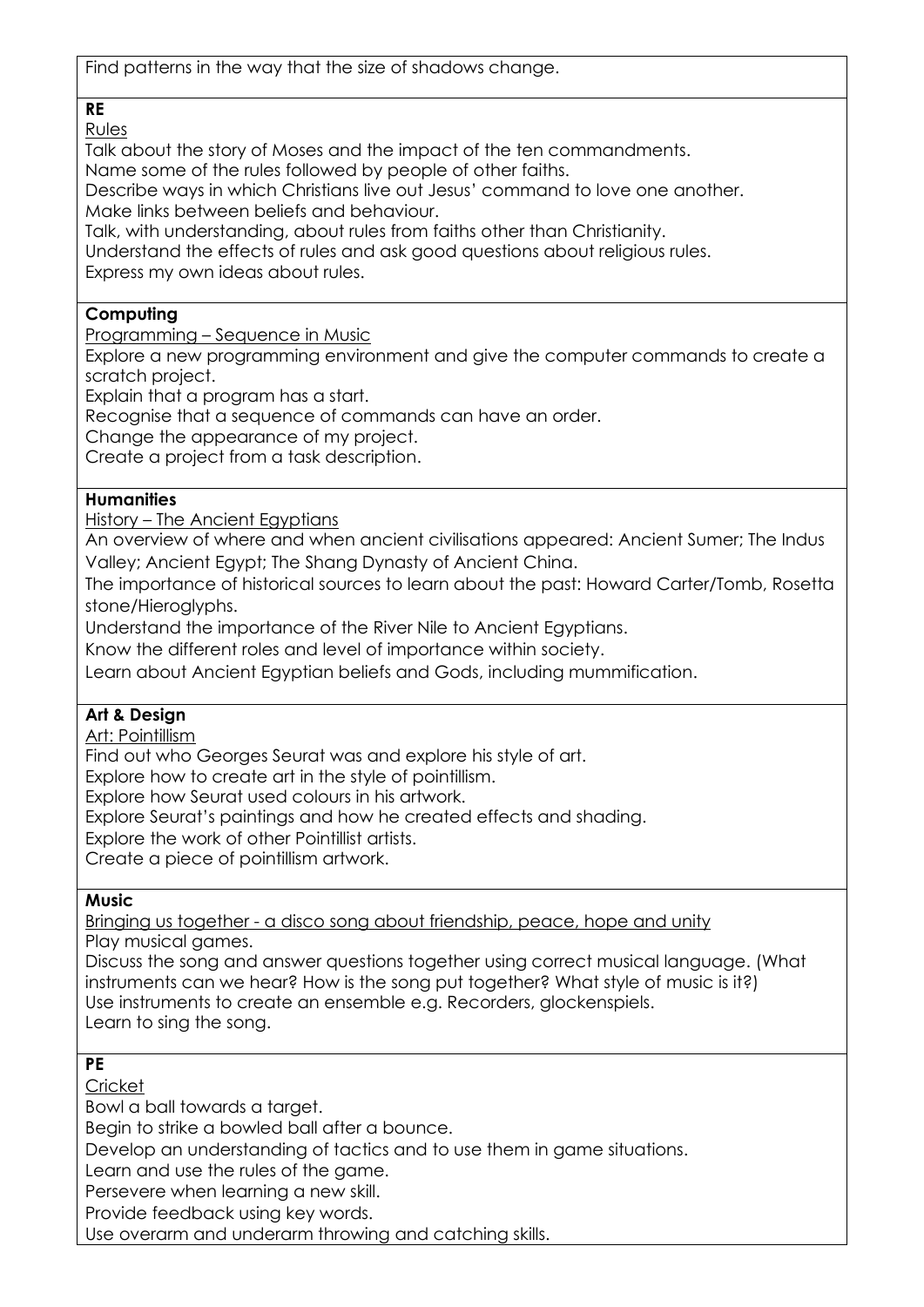Work co-operatively with my group to self-manage games.

Swimming

Develop an understanding of buoyancy and balance in the water.

Develop independent movement and submersion.

Develop gliding and crawl legs and breathing.

Develop gliding and backstroke.

Practice rotation, sculling and treading water.

Carry out surface dives, submersion and handstands.

Develop head above water breaststroke technique.

Learn techniques for floating, personal survival and water safety skills.

# **PSHCE**

Feelings and Emotions – Grief

Be able to recognise and name emotions and their physical effects.

Know the difference between pleasant and unpleasant emotions.

Learn a range of skills for coping with unpleasant/uncomfortable emotions.

Understand that feelings can be communicated with or without words.

#### **Spanish**

Little Red Riding Hood

Learn a familiar fairy tale in Spanish, telling and understanding what they hear. Use picture and word cards to recognise and retain key vocabulary from the story. Name and spell some parts of the body in Spanish.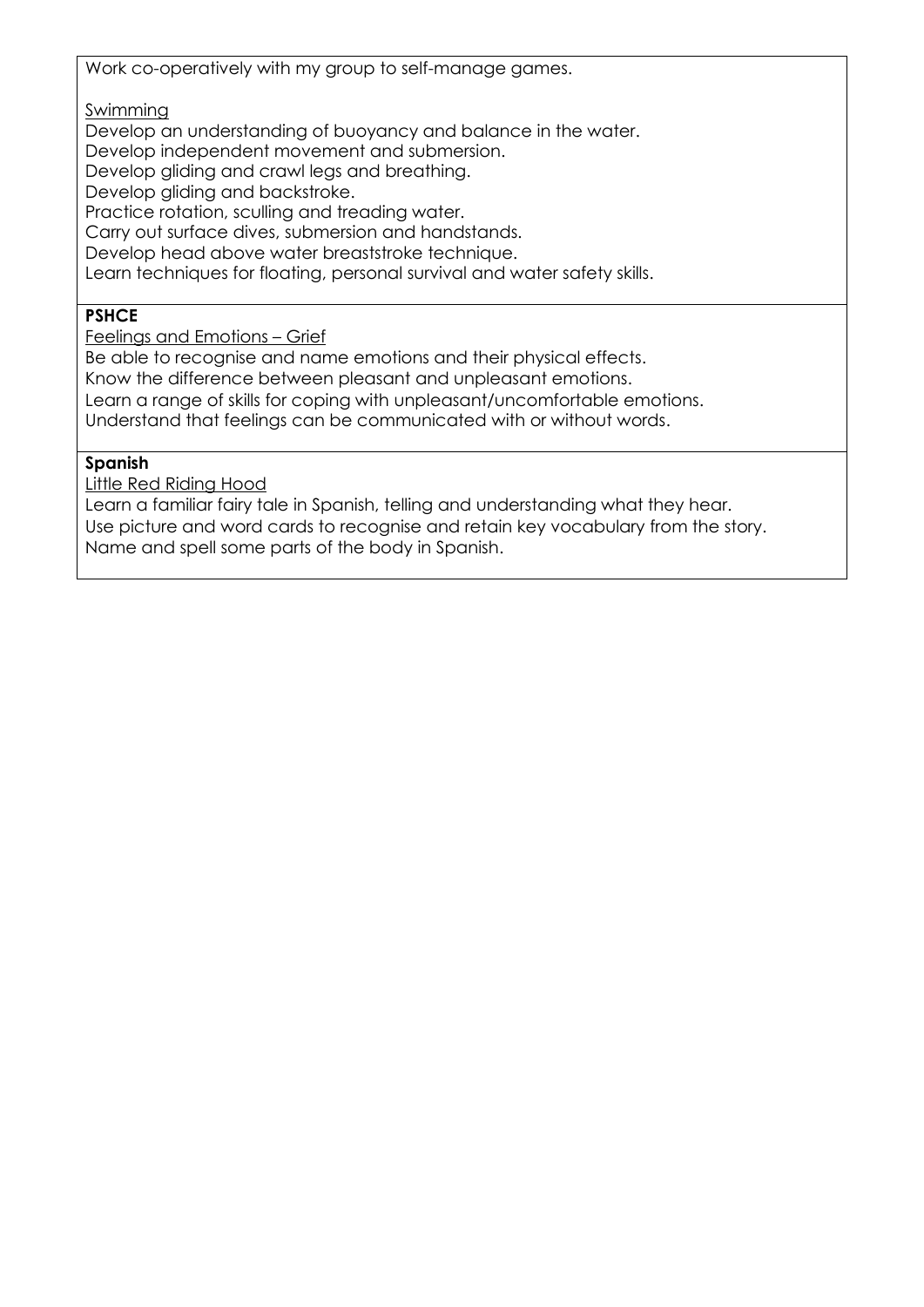

Aingdale St Fohnig<br>Cussiculum Qvesview

Year: 4 Term: Summer 1

#### **Reading**

Focus Text: Fantastically Great Women who Saved the Planet by Kate Pankhurst Identify main ideas drawn from more than one paragraph and summarise.

Identify how language, structure and presentation contribute to meaning.

Identify themes and conventions in a wide range of books

Read and retrieve: Record and present information.

Read and explain: Retrieve and record information from non-fiction

Ask questions to improve understanding.

Identify main ideas drawn from more than one paragraph and summarise.

Identify themes and conventions in a wide range of books.

Identify how language, structure and presentation contribute to meaning.

# **Writing**

Focus Text: Where the Forrest Meets the Sea

Written Outcome: Non-chronological report

Build a varied and rich vocabulary.

Propose changes to grammar and vocabulary to improve consistency, including the accurate use of pronouns in sentences.

Use paragraphs to organise information and ideas around a theme.

Indicate possession by using the possessive apostrophe with plural nouns and revise Y2 singular.

Recognise the grammatical difference between plural and possessive 's'.

Use specific vocabulary e.g. fruit bats, and some technical vocabulary e.g. nocturnal, mammal.

Write in present tense.

Use layout features e.g. questions to draw in the reader, headings and subheadings, paragraphs to group related ideas, diagrams.

# **Maths**

Number: Fractions

Recognise and show, using diagrams, families of common equivalent fractions. Count up and down in hundredths; recognise that hundredths arise when dividing an object by one hundred and dividing tenths by ten.

Solve problems involving increasingly harder fractions to calculate quantities, and fractions to divide quantities, including non-unit fractions where the answer is a whole number. Add and subtract fractions with the same denominator.

# Number: Decimals

Recognise and write decimals equivalent of any number of tenths and hundredths. Recognise and write decimal equivalents to ¼, ½, ¾ .

Find the effect of dividing one- and two- digit numbers by 10 and 100, identifying the value of the digits in the answer as ones, tenths and hundredths.

Solve simple measure and money problems involving fractions and decimals to two decimal places.

Measurement: Time Read, write and convert time between analogue and digital 12- and 24-hour clocks.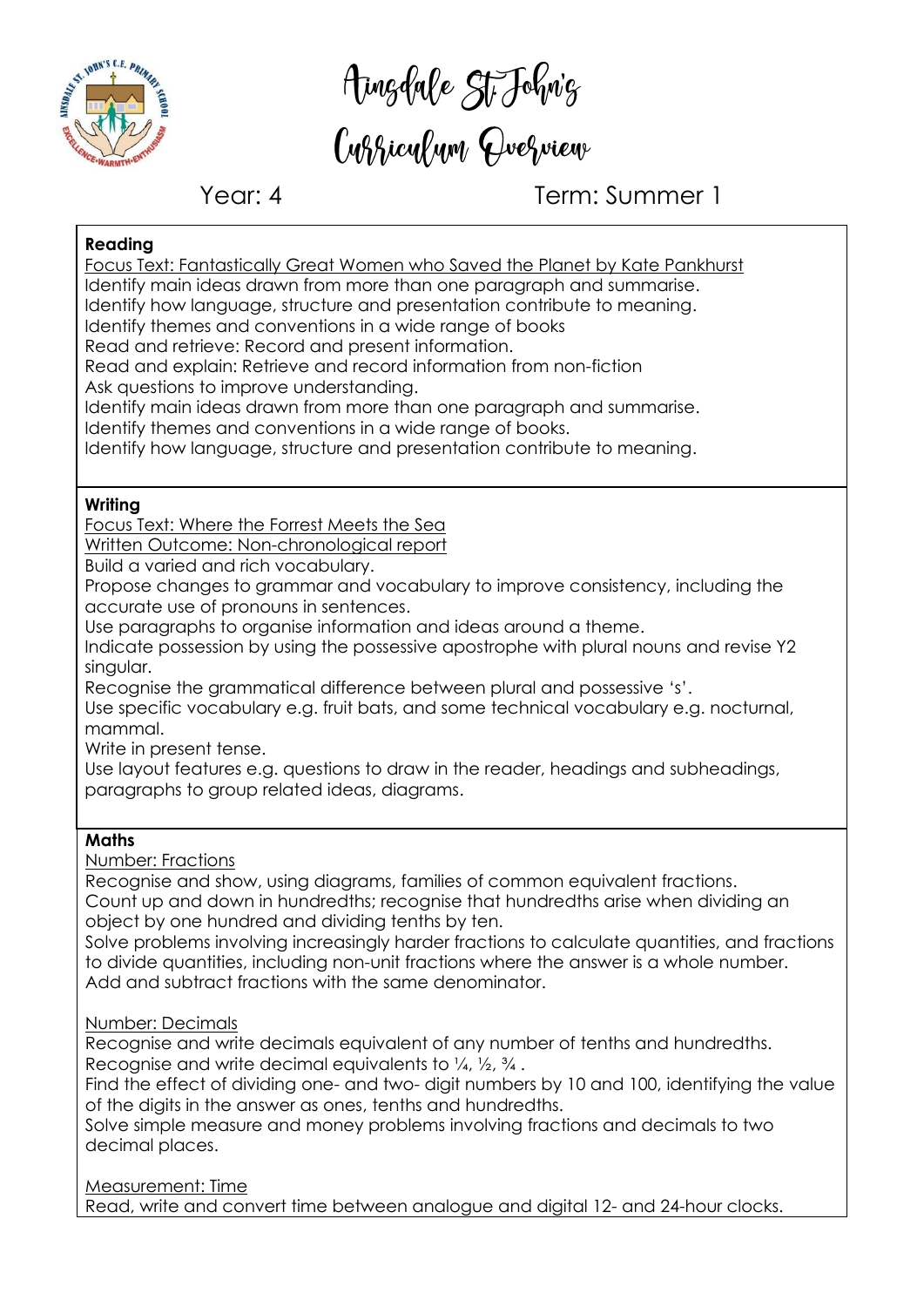Solve problems involving converting from hours to minutes; minutes to seconds; years to months; weeks to days.

# **Science**

Living things and their habitats

Recognise that environments can change and that this can sometimes pose dangers to living things. (Link to Rainforest topic)

# Sound

Identify how sounds are made, associating some of them with something vibrating. Recognise that vibrations from sounds travel through a medium to the ear.

Find patterns between the pitch of a sound and features of the object that produced it. Find patterns between the volume of a sound and the strength of the vibrations that produced it.

Recognise that sounds get fainter as the distance from the sound source increases.

# **RE**

Are all churches the same?

Use religious vocabulary to name features of the church building, talk about their significance and link to the Bible.

Know that Peter and the disciples 'built' the church after the events of Pentecost. Identify similarities and differences between churches and denominations worldwide. Ask good questions about the similarities and differences between different

denominational practices.

Understand that Christianity is a world-wide multi-cultural faith.

Make links between values and beliefs and behaviour.

Recognise that people of other faiths have different places of worship and name the buildings, key features and the worship that takes place there.

# **Computing**

Programming – Repetition in Shapes

Identify that accuracy in programming is important.

Create a program in a text-based language.

Explain what 'repeat' means.

Modify a count-controlled loop to produce a given outcome.

Decompose a program into parts.

Create a program that uses count-controlled loops to produce a given outcome.

# **Humanities**

Geography: The Amazon Rainforest

Identify areas of the world containing rainforests.

Use maps and atlases to locate rainforests.

Describe the key aspects of a tropical climate.

Describe and understand the features of the different layers of the rainforest.

Describe the animals and plants living in the rainforest.

Name and locate the countries in South America.

Compare the Amazon Rainforest with a temperate deciduous forest.

Explain the effects that humans are having on the rainforests of the world.

# **Art & Design**

Art: Recycled Art

Explore different ways to join materials.

Explore the texture and appearance of different junk materials.

Create a simple animal sculpture.

Create a piece of art from recycled cardboard.

Create a piece of art to convey a message.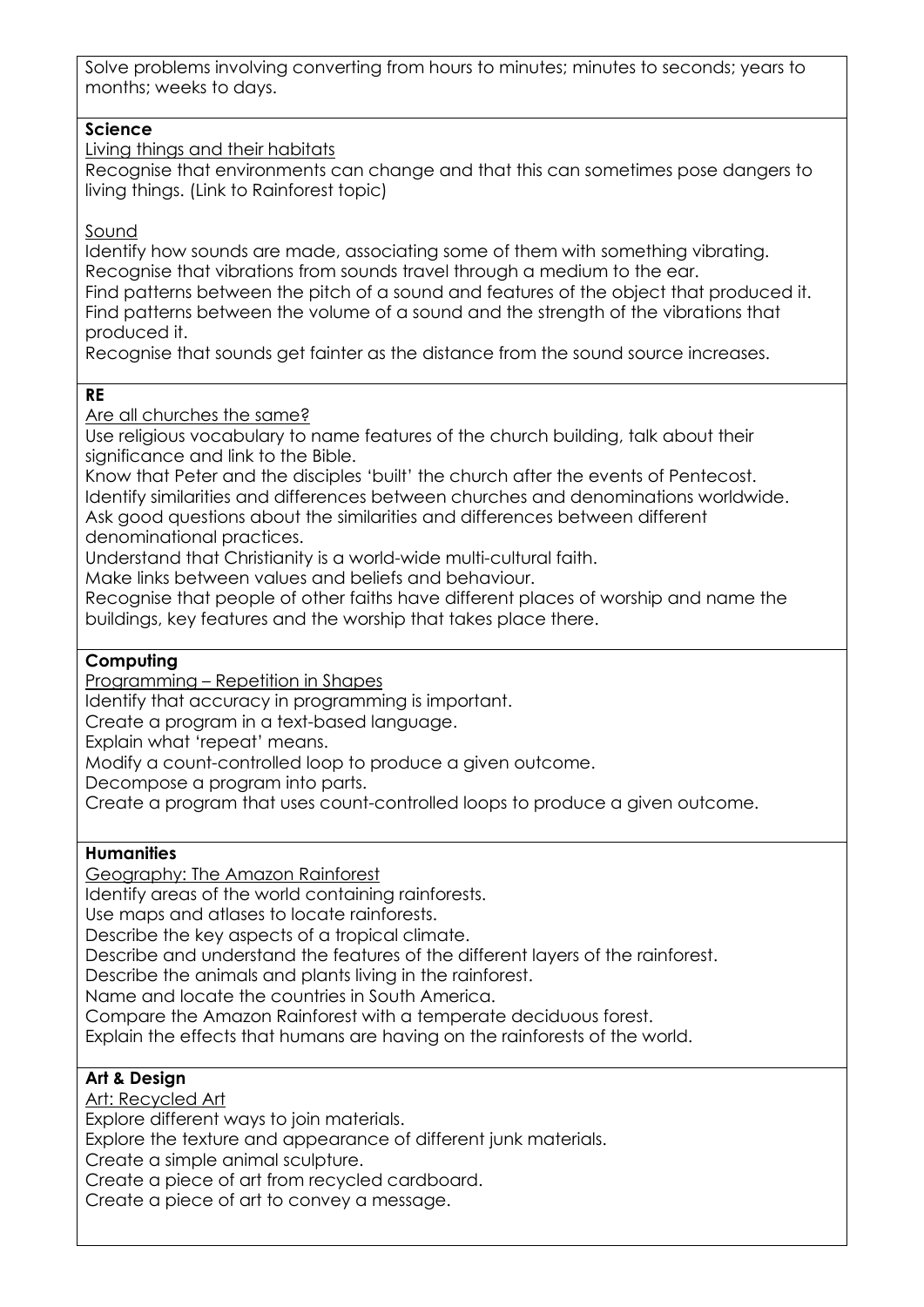# **Music**

**Blackbird** Listen and appraise. Use the body to find the pulse of the song. Discuss the song and answer questions together using correct musical language (What instruments can we hear? How is the song put together? What style of music is it?) Learn to sing the song. Play with glockenspiels and recorders. Perform the song.

# **PE**

Dance

Copy and create actions in response to an idea and be able to adapt this using changes of space.

Choose actions which relate to the theme.

Use actions, dynamics, spacing and timing to represent a state of matter.

Remember and repeat actions and create dance ideas in response to a stimulus.

Use action and reaction when creating ideas with a partner.

Use choreographing ideas to change how actions are performed.

Tennis

Develop hitting a ball using a forehand.

Develop retuning a ball using a forehand.

Develop the backhand and understand when to use it.

Work co-operatively with a partner to keep a continuous rally going.

Use simple tactics in a game to outwit an opponent.

Demonstrate honesty and fair play when competing against others.

# **PSHCE**

Growing and Changing

Identify the different types of relationships we can have and describe how these can change as we grow.

Explain how our families support us and how we can support our families.

Identify how relationships can be healthy or unhealthy.

Explain how to ask for help and identify who can help us if a relationship makes us feel uncomfortable.

# **Spanish**

At the Café – continuing due to La Fiestaval rehearsal

To understand and use set phrases to order food and drink.

Read, recognise and pronounce words from a menu to be able to order a breakfast and snacks.

Ask for the bill in Spanish.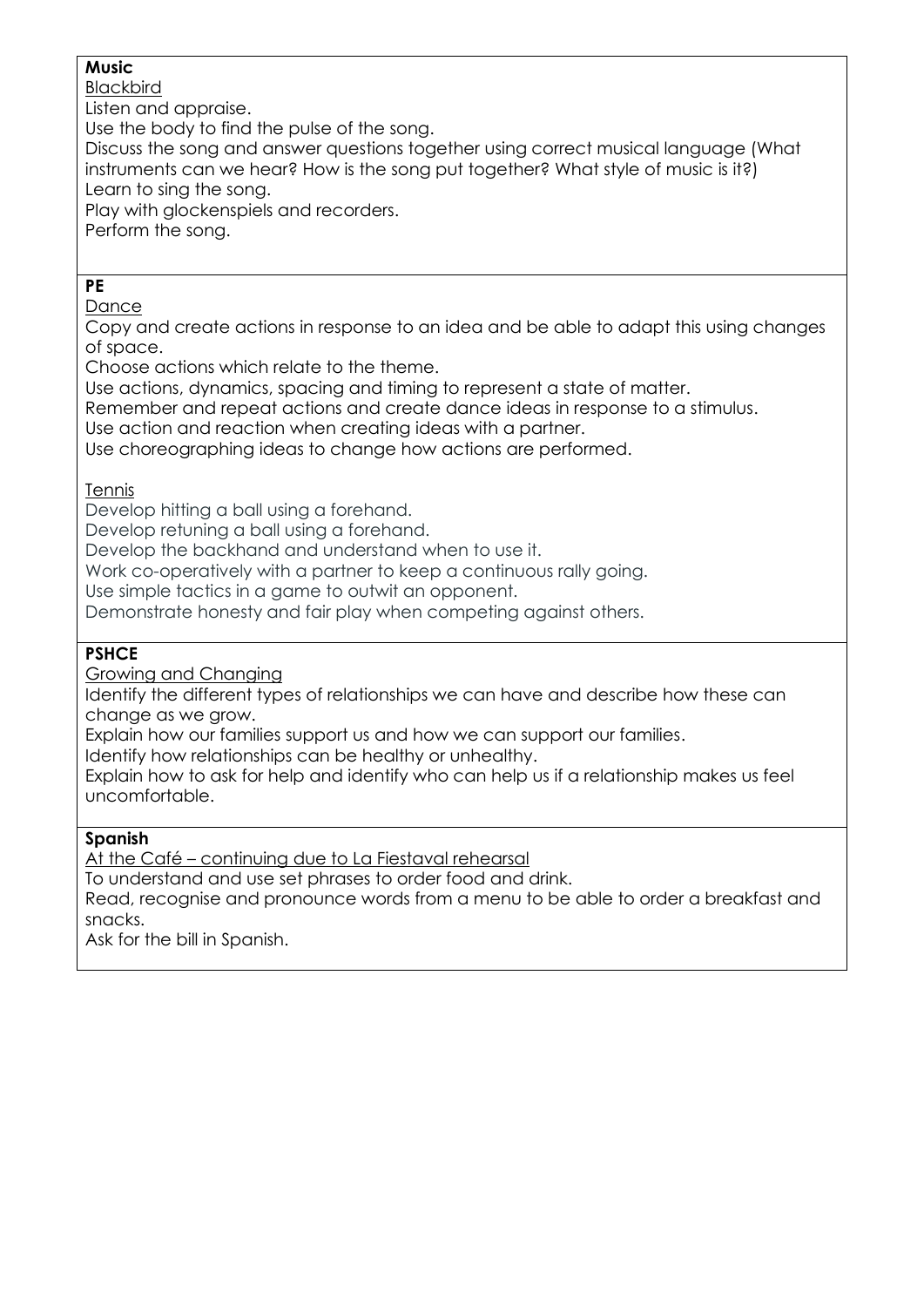

Aingdale St Fohnig<br>Cussiculum Qvesview

# Year: 5 Term: Summer 1

#### **Reading**

Focus Text: Pollution: a look behind the scenes by The Literacy Company

Summarise the main ideas from more than one paragraph.

Predict what might happen from details stated and implied.

Explore the meaning of words in context.

Retrieve, record and present information.

Make comparisons within and across books.

Draw inferences (inferring characters' feelings, thoughts and motives from their actions) and justify with evidence.

Identify how language, structure and presentation contribute to meaning.

# **Writing**

Focus Text: The Paperbag Prince

Written Outcome: Persuasive/information poster (hybrid text)

Use modal verbs to indicate degrees of possibility.

Use devices to build cohesion within a paragraph.

Use brackets, dashes or commas to indicate parenthesis.

Enhance meaning through selecting appropriate grammar and vocabulary.

Use precise word choices.

Use emotive language including use of modals and adverbs for possibility.

Use persuasive language quotes and rhetorical questions.

Directly appeal to the reader.

Support points using persuasive examples and provide evidence.

Provide well-developed factual information for the reader.

Include a summarising statement.

# **Maths**

Number: Decimals

Add and subtract decimals within 1.

Add and subtract decimals with the same number of decimal places.

Add and subtract decimals with a different number of decimal places.

Adding and subtracting wholes and decimals.

Complete and explain decimal sequences.

Multiply and divide decimals by 10, 100 and 1000.

Geometry: Properties of shape

Identify, compare and order angles.

Measuring angles in degrees.

Measuring angles with a protractor.

Draw lines and angles accurately.

Calculate angles on a straight line.

Calculate angles around a point.

Calculate lengths and angles in shapes.

To explore regular and irregular polygons.

Reasoning about 3D shapes.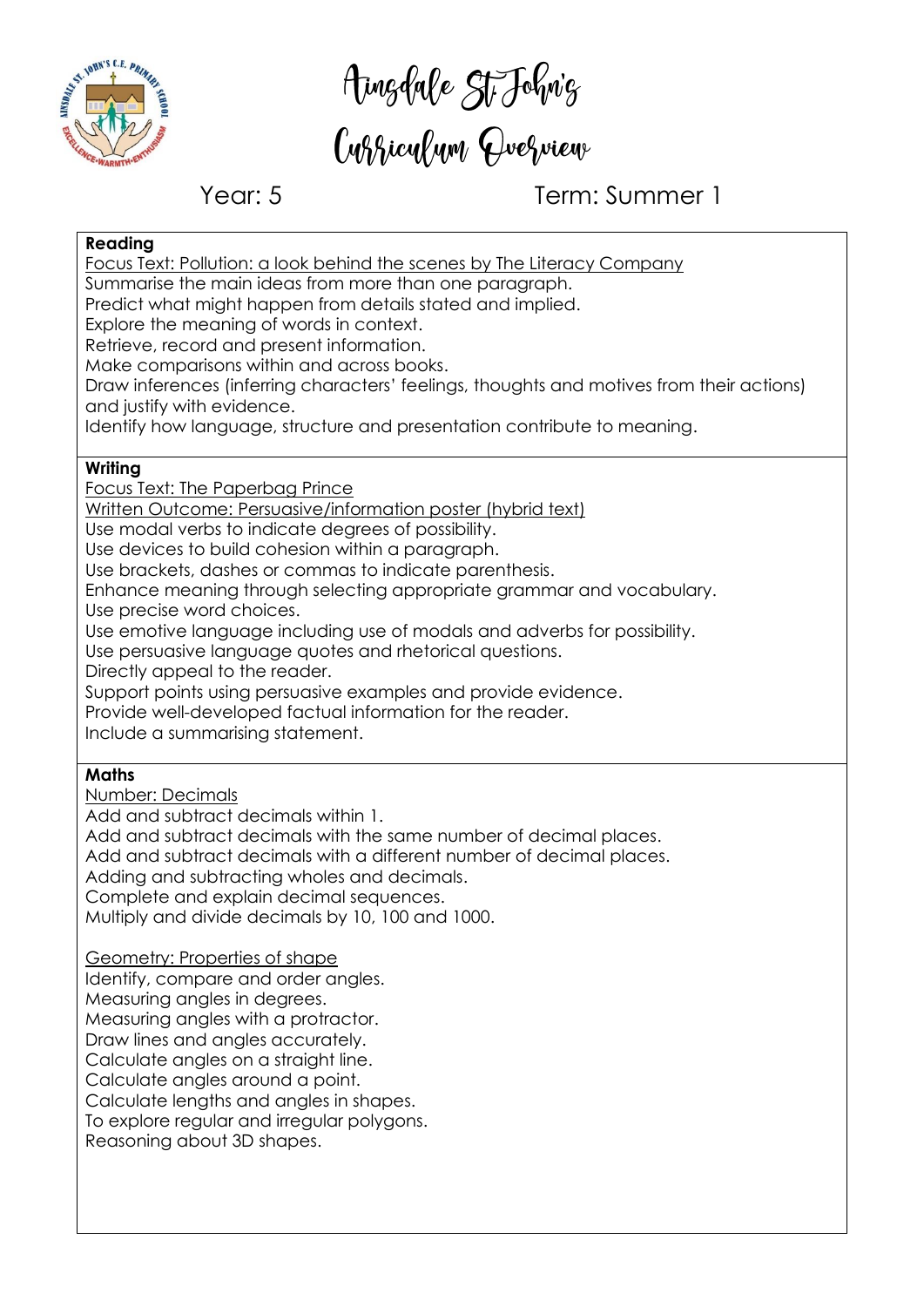#### **Science**

Living Things and their Habitats

Describe the differences in the life cycles of a mammal, an amphibian, an insect and a bird.

Describe the life process of reproduction in some plants and animals.

#### **RE**

Exploring the lives of significant women in the Old Testament

Widen the children's knowledge and understanding of the role and significance of women in the Bible and God's big story.

Reflect upon the actions of these women and consider what we can learn from their stories.

Explore the story and festival of Purim.

Discuss choices, values and behaviour.

#### **Computing**

Data and information: Flat-file databases

Use a form to record information.

Compare paper and computer-based databases.

Apply knowledge of a database to ask and answer real-world questions.

Explain that tools can be used to select data to answer questions.

Select an appropriate chart to visually compare data.

Choose which field and value are required to answer a given question.

Ask questions that will need more than one field to answer.

Refine a search in a real-world context.

Present findings to a group.

#### **Humanities**

Geography: Trade and Economics

Explain the UK's trade links with other countries.

Use maps to show the UK's trade links with other countries.

Explain trade links between El Salvador and the UK.

Explain the importance of fairtrade.

Explain the global supply chain.

Explain how trading has changed through history.

#### **Art & Design**

Art: Street Art

Develop ideas and techniques for artwork comprising stylised graffiti lettering.

Develop ideas for improving a public space with street art.

Express ideas through a satirical work of art designed for public spaces.

Develop techniques for creating street art using stencils.

Create street art using stencils.

#### **Music**

Dancing in the Street

Use the body to find the pulse of the song.

Discuss the song and answer questions together using correct musical language (What instruments can we hear? How is the song put together? What style of music is it?) Use instruments to create an ensemble. Learn to sing the song.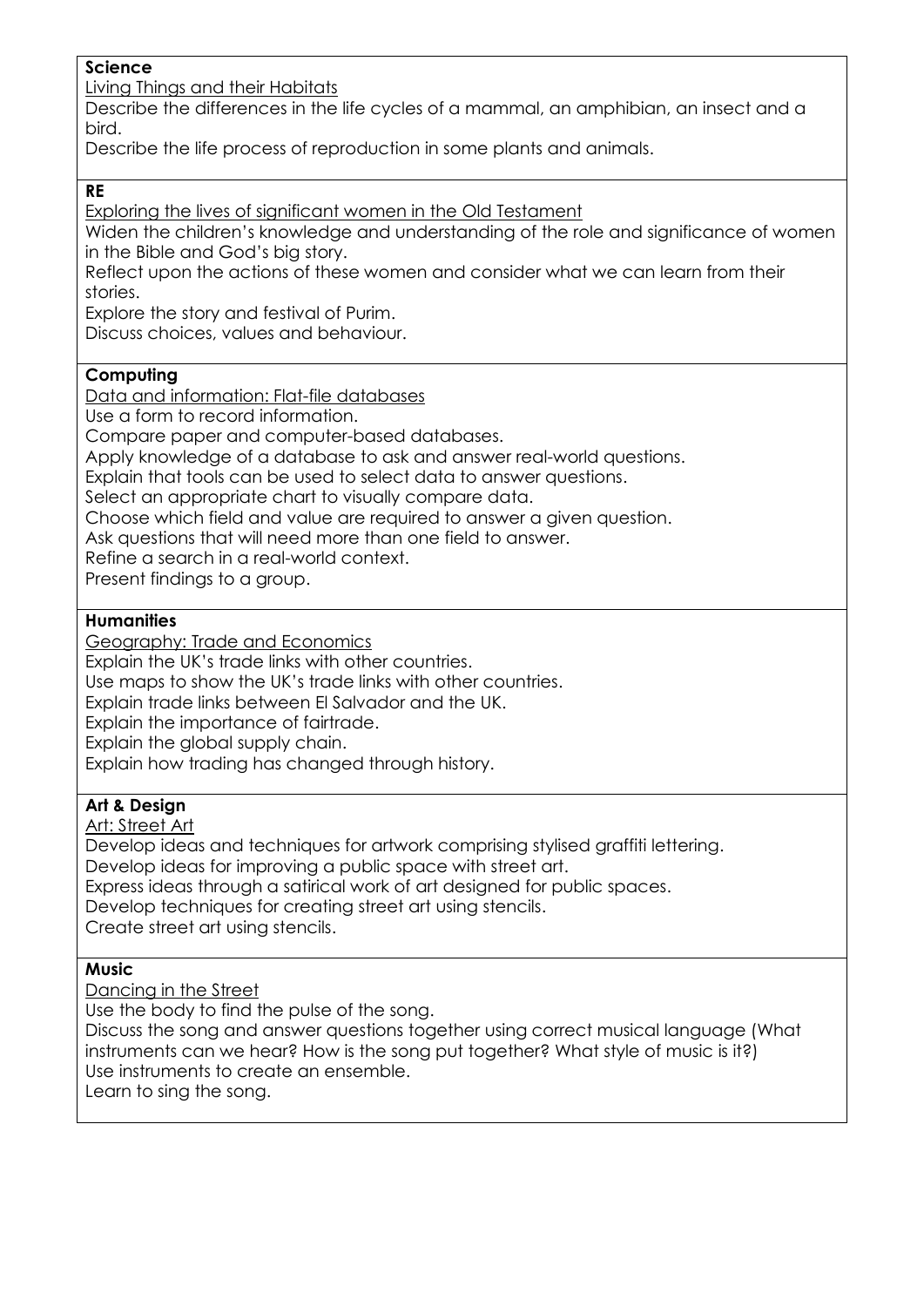# **PE**

Dance

Create a dance using a random structure and perform the actions showing quality and control.

Understand how changing the dynamics of an action changes the appearance of the performance.

Understand and use relationships and space to change how a performance looks.

Work with a group to create poses and link them together using transitions.

Use choreographing devices when working as a group.

Work with a group to create poses and link them together using transitions.

Work with a partner to copy and repeat actions keeping in time with the music.

Work collaboratively with a group to create a dance in the style of Rock 'n' Roll.

# **Cricket**

Develop throwing accuracy and catching skills.

Develop batting accuracy and directional batting.

Develop catching skills (close/deep catching and wicket keeping).

Develop overarm bowling technique and accuracy.

Develop a variety of fielding techniques and to use them within a game.

Develop long and short barriers and apply them to a game situation.

# **PSHCE**

Computer Safety: Image Sharing

List reasons for sharing images online.

Identify rules to follow when sharing images online.

Describe the positive and negative consequences of sharing images online.

Recognise possible influences and pressures to share images online.

The Working World: Enterprise

Understand and explain why people might want to save money.

Identify ways in which you can help out at home.

Budget for items you would like to buy.

Recognise ways to make money and the early stages of enterprise.

# **Spanish**

The Planets

Name and spell accurately some/all of the planets in Spanish on a solar map.

Say and write extended sentences for at least one planet.

Understand better the rules of adjectival agreement in Spanish and apply these rules to work improving grammatical accuracy.

To be able to say and write, with improved accuracy, short phrases describing the planets in terms of their position, size and colour.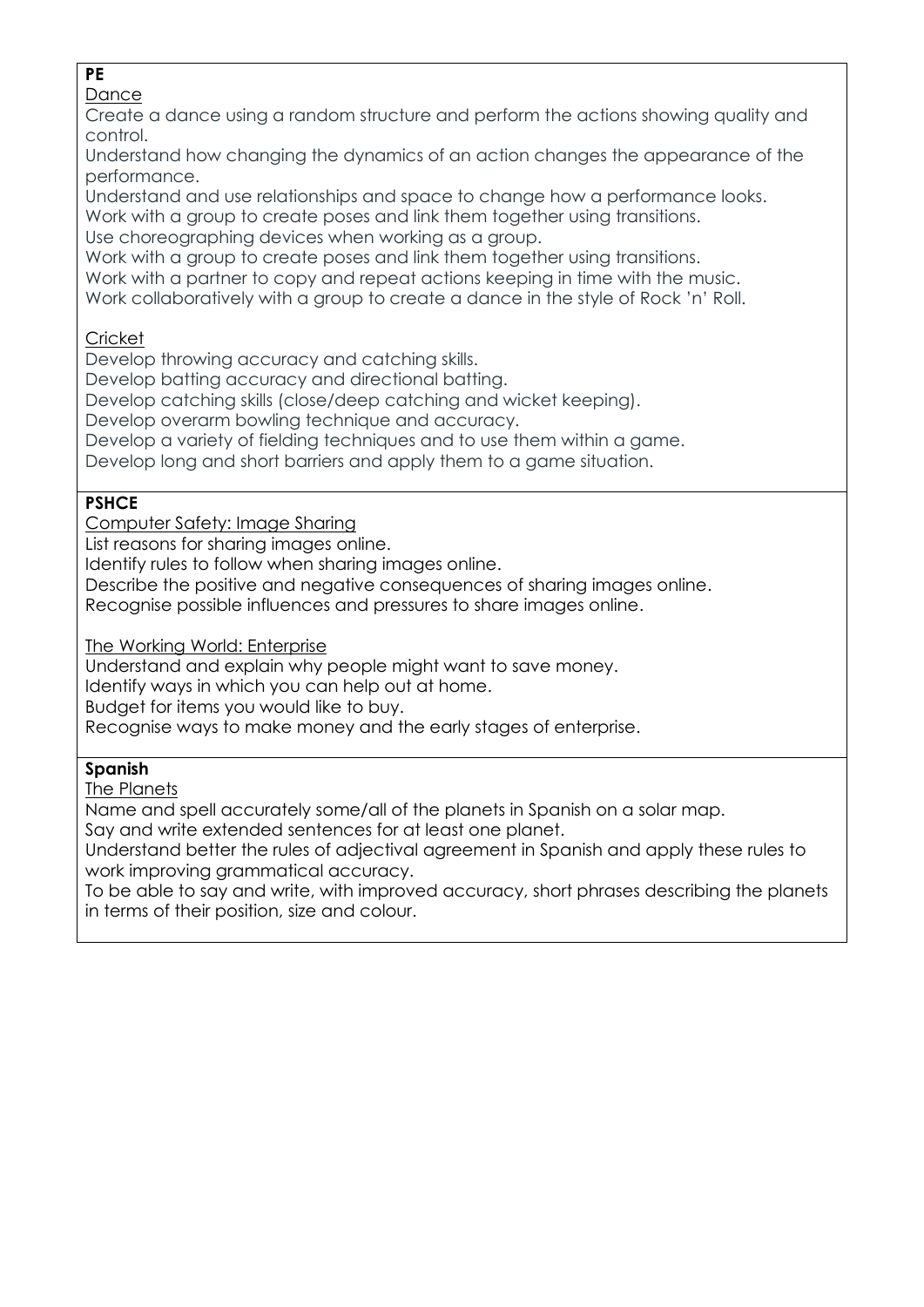

Aingdale St Fohnig<br>Cussiculum Qvesview

# Year: 6 Term: Summer 1

#### **Reading**

Focus Text: Great Adventurers by Alistair Humphreys

Draw inferences (inferring characters' feelings, thoughts and motives from their actions). Justify written explanations with appropriate evidence from the text.

Evaluate authors' language choice, including figurative language (e.g. similes and metaphors, personification…)

Identify how language, structure and presentation contribute to meaning.

# **Writing**

Focus Text: MANFISH by Jennifer Burne

Written Outcome: To write a multi-modal biography of Jacques Cousteau

Select the appropriate style to engage the audience.

Use direct and reported speech to express a range of viewpoints.

Use verb tenses consistently and correctly.

Use real life facts, including dates and place names.

Use thematic language specific to the subject.

Use formal language appropriately.

# **Maths**

**Statistics** 

Read and interpret line graphs.

Build on prior experience of reading and interpreting data in order to draw own line graphs.

Use line graphs to solve problems and use their knowledge of scales to read information accurately.

Circles - Illustrate and name parts of circles, using the words radius, diameter, centre and circumference confidently.

Explore the relationship between the radius and the diameter and recognise the diameter is twice the length of the radius.

Read and interpret pie charts with percentages.

Draw and discuss own pie charts and their representations.

Understand how to calculate fractions of amounts to interpret simple pie charts.

Understand what the whole of the pie chart represents and use this when solving problems. Children will apply their addition and division skills to calculate the mean average in a variety of contexts.

# **Science**

**Electricity** 

Associate the brightness of a lamp or the volume of a buzzer with the number and voltage of cells used in the circuit.

Compare and give reasons for variations in how components function, including the brightness of bulbs, the loudness of buzzers and the on/off position of switches. Use recognised symbols when representing a simple circuit in a diagram.

#### **RE**

# Ideas About God

Discuss which names other faiths (aside from Christianity) give to God. Consider what atheists and humanists believe about the concept of God.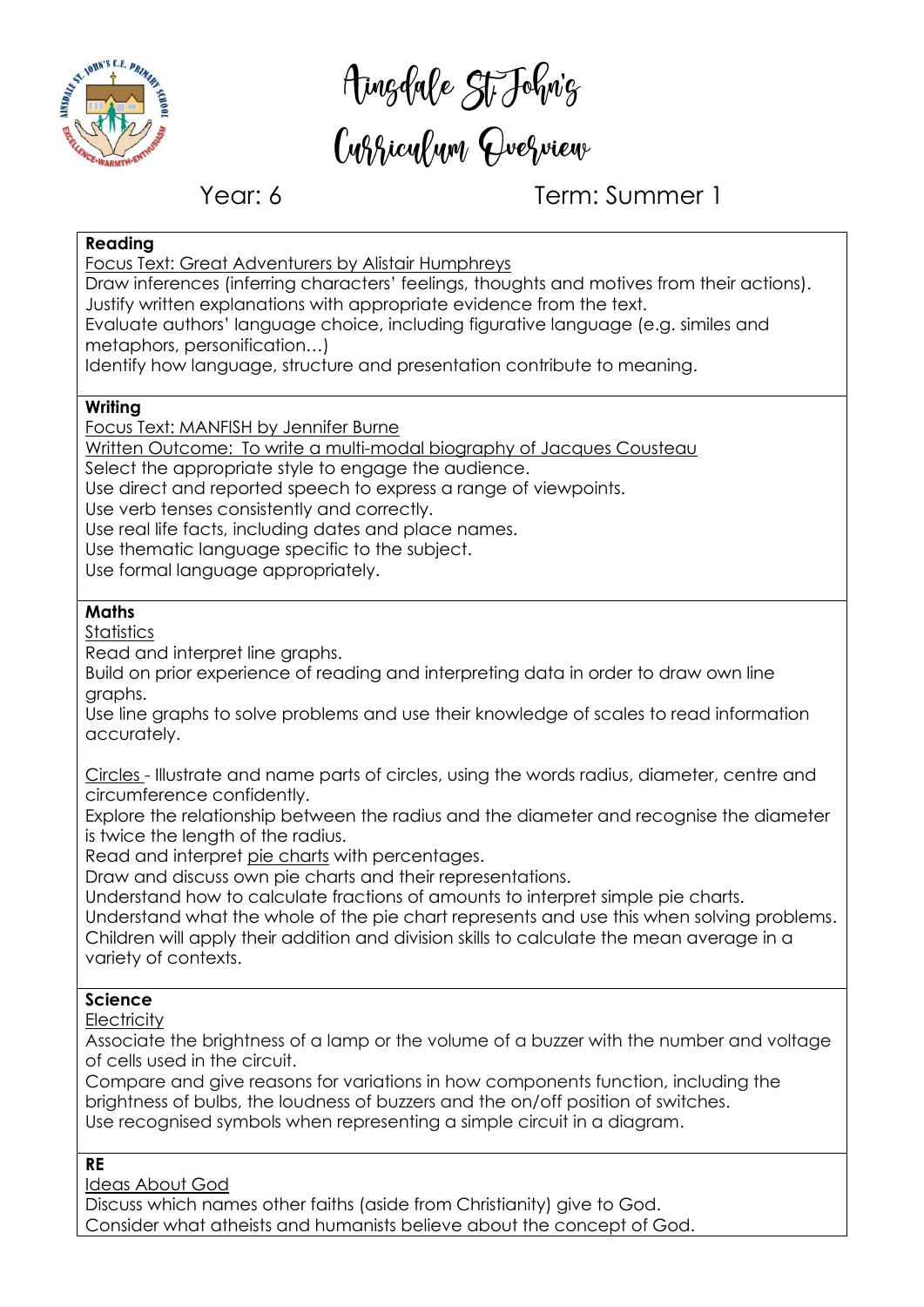Creation and Science: are they conflicting or complimentary? What does The Creation Story tell us about what God is like? Understand the terms: creator, benevolent, omnipotent, omniscient Write own responses to questions about God.

# **Computing**

Data and Information – Spreadsheets Create a data set in a spreadsheet. Build a data set in a spreadsheet. Explain that formulas can be used to produce calculated data. Apply formulas to data. Create a spreadsheet to plan an event. Choose suitable ways to present data.

#### **Humanities**

Geography: The Changing World

Explain how water and weather can change the landscape.

Understand how coastal features are formed.

Identify coastal features in the UK.

Explain how borders in the UK and Europe have changed over time.

Explain how and why landscapes change over time.

Predict how physical factors might change the landscape in the future.

# **Art & Design**

#### DT: Burgers

Explore different types of burgers and their nutrition facts.

Explore how to make burger patties.

Explore sauces and side dishes for burgers.

Explore burger buns and their suitability.

Plan and design a burger to make.

Make a burger and evaluate the process.

#### **Music**

Music and Me

Talk about the music of the featured artists and make connections.

Explain which inspirational woman listed on the timeline they would like to meet and why. Talk about why four female artists were chosen for this unit.

Talk about any of the key words or themes from the videos and relate them to themselves. Plan and write a composition and talk about: *which options they have chosen and why; the key themes they have used in their lyrics & the tools they have used; the sections they* 

*particularly like/dislike and say why*

Present the performance in an interesting and engaging way.